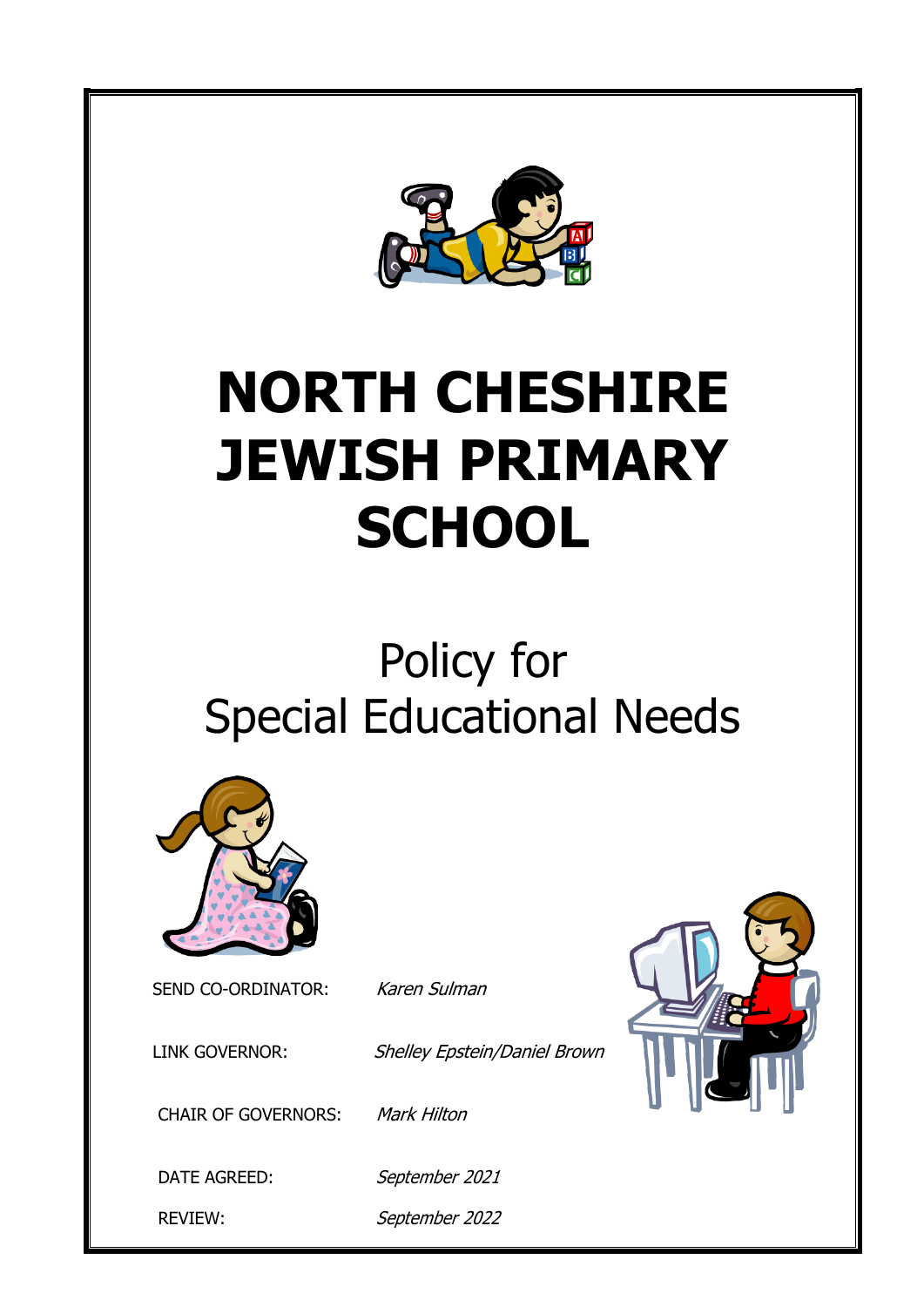#### **SPECIAL EDUCATIONAL NEEDS and DISABLITY (SEND) POLICY**

#### **INTRODUCTION**

North Cheshire Jewish Primary School provides a broad and balanced, curriculum for all children. The National Curriculum is our starting point for planning that meets the specific needs of individuals and groups of children. When planning, teachers set challenging targets and respond to children's diverse, individual learning needs.

A minority of children have particular learning requirements that could create barriers to their progress. These requirements can arise as a consequence of a child having special educational needs and disability (SEND). Teachers take account of these requirements and make provision, where necessary, to support individuals or groups of children and thus enable them to participate effectively in curriculum and assessment activities. Teachers liaise with the SENCo and external agencies to obtain support for children with SEND as necessary. We follow a 'graduated response' towards SEND: [https://stockport.fsd.org.uk/kb5/stockport/fsd/advice.page?id=7bp9NITVlEk.](https://stockport.fsd.org.uk/kb5/stockport/fsd/advice.page?id=7bp9NITVlEk)

Children may have SEND either throughout, or at any time during, their school career. This policy ensures that curriculum planning, monitoring and assessment for children with SEND takes account of the type and extent of the difficulty experienced by the child. Their needs are reviewed on an ongoing basis through teacher assessment.

#### **AIMS AND OBJECTIVES**

The aims of this policy are:

- to create an environment that meets the individual needs of each child;
- to ensure that the special educational needs of children are identified as early as possible, assessed and provided for;
- to make clear the expectations of all partners in the process;
- to identify the roles and responsibilities of staff in providing for children's special educational needs;
- to enable all children, as far as possible, to have full access to all elements of the school curriculum;
- to ensure that achievement targets are set and reviewed on a regular basis to facilitate progress.

#### **EDUCATIONAL INCLUSION**

Through appropriate curricular provision, we respect that children:

- have different educational, emotional and behavioural needs and aspirations;
- require different strategies for learning;
- acquire, assimilate and communicate information at different rates;
- need a range of different teaching approaches and experiences.

Teachers respond to children's needs by:

- developing children's understanding by planning and delivering high quality teaching for all children including the use of multisensory approaches and providing a range of experiences
- providing differentiated support for children who require help with communication, language and literacy;
- planning for children's full participation in learning and physical and practical activities;
- helping children to manage their behaviour and to take part in learning effectively and safely;
- helping individuals to manage their emotions, particularly trauma or anxiety, facilitating participation in learning.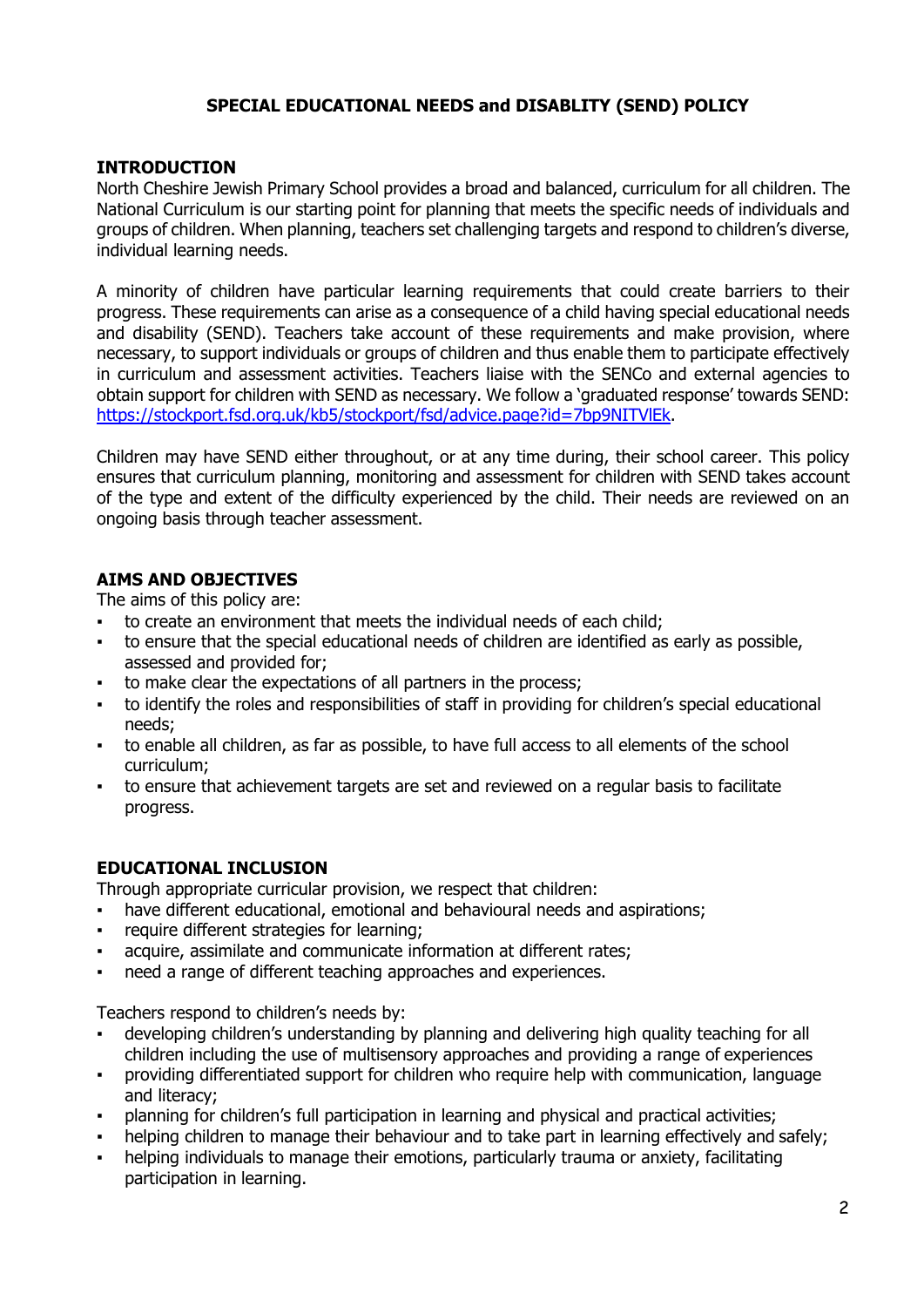# **ROLE OF THE SENCO**

In our school the Special Educational Needs Co-ordinator (SENCO) is Miss Sulman. The SENCO:

- manages the day-to-day operation of the policy
- co-ordinates the provision for and manages the responses to children's special educational needs
- supports and advises colleagues
- maintains the school's SEND register
- contributes to and manages the records of all children with special educational needs
- monitors the school-based assessment and completes the documentation required by outside agencies and the Local Authority
- organises and manages review meetings for children with SEND
- acts as the link with parents
- acts as the link with external agencies
- acquires and maintains resources and a range of teaching materials to enable appropriate provision to be made
- monitors and evaluates the special educational needs provision and reports to the governing body
- provides opportunities for pupils to comment on their views regarding support for pupils with SEND available in school
- completes referrals to external agencies
- applies for additional funding for pupils with complex additional needs

#### **THE ROLE OF THE GOVERNING BODY**

The Governing Body does its best to secure the necessary provision for any pupil identified as having SEND. The governors ensure that all teachers are aware of the importance of providing for these children. They consult the Local Authority and other schools, when appropriate, and report annually to parents on the success of the school's policy for children with SEND.

The Governing Body has decided that children with SEND will be admitted to the school in line with the school's agreed admissions policy.

#### **ALLOCATION OF RESOURCES**

The SENDCO is responsible for the operational management of the specified and agreed resourcing for special needs provision within the school, including the provision for children with statements of special educational needs.

The Headteacher informs the Governing Body of how the funding allocated to support special educational needs has been employed.

The Headteacher and the SENDCO work in partnership to ensure that the needs of all SEND children are supported within the school's budget. Resources are allocated based on need at the beginning of each academic year and reviewed termly to check review progress and impact.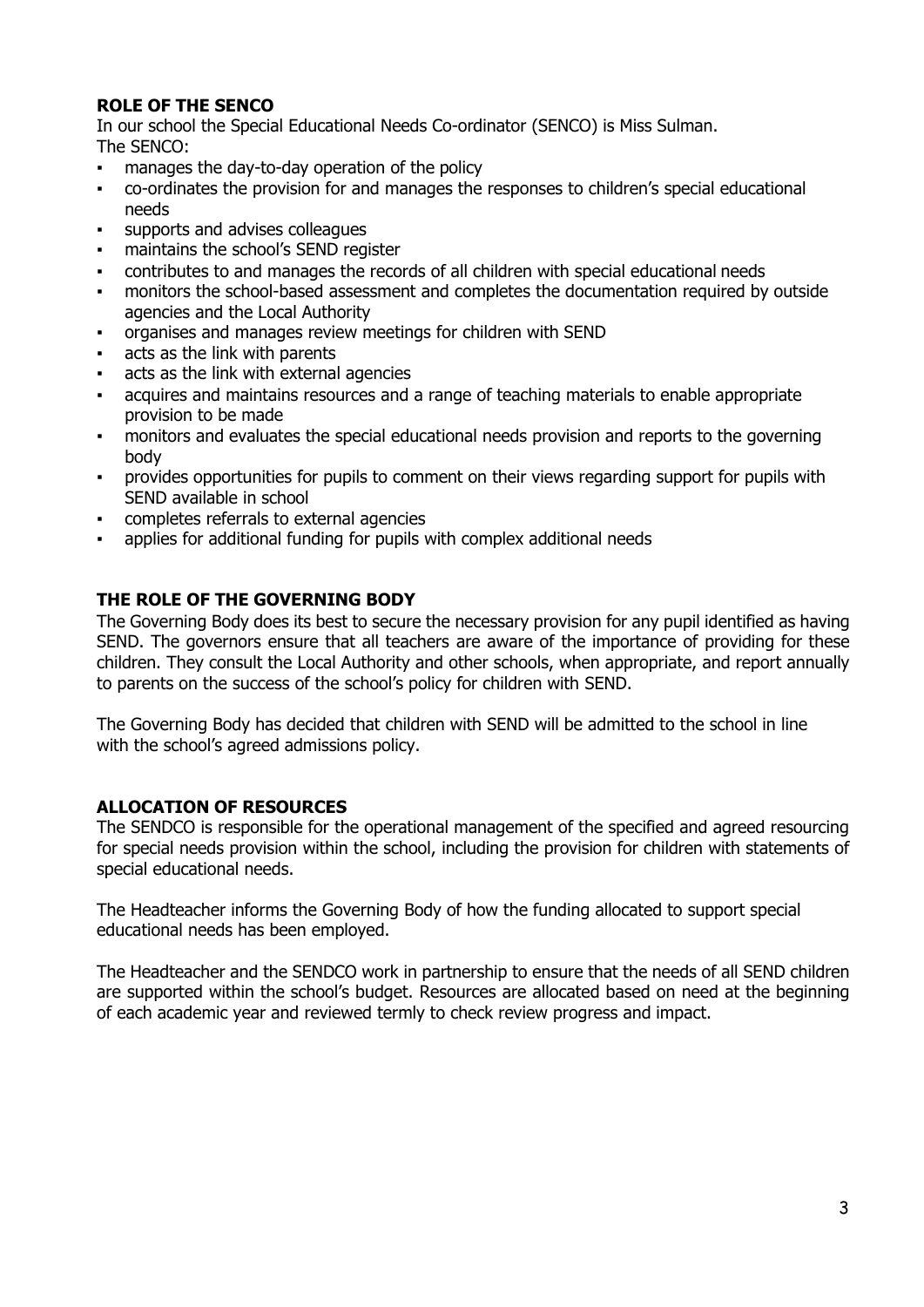#### **IDENTIFICATION**

Early identification of SEND is vital. The class teacher informs the SENDCO and parents at the earliest opportunity to alert them to concerns and enlist their active help and participation.

The class teacher and the SENDCO assess, monitor and review the child's progress in line with existing school practices and Stockport Criteria.

The SENDCO works closely with parents and teachers to plan an appropriate programme of intervention and support.

The assessment of children reflects their participation in the whole curriculum of the school. The class teacher and the SENDCO can break down the assessment into smaller steps in order to aid progress and provide detailed and accurate indicators.

At NCJPS we support the children's needs through a tiered approach: monitored (emerging needs), increased support (increasing needs) and Education and Health Care Plan (significant and complex needs).

A child of school age, or young person, has a learning difficulty or disability if he/she has a significantly greater difficulty in learning than the majority of others of the same age, or has a disability which prevents him/her from making use of educational facilities of a kind generally provided for others of the same age in mainstream schools. The categories outlined in the Code of Practise considered SEND are: Cognition and Learning; Sensory and/or Physical needs; Social, Emotional and Mental Health; and Communication and Interaction.

#### **ACCESS TO THE CURRICULUM**

All children have an entitlement to a broad and balanced curriculum, which is differentiated to enable them to:

- understand the relevance and purpose of learning activities;
- experience levels of understanding and rates of progress that facilitates feelings of success and achievement.

Teachers use a range of strategies to meet children's special educational needs. Lessons have clear learning objectives; work is differentiated appropriately according to pupil needs, and assessment is used to inform planning the next stage of learning.

Support Plans which employ a small-steps approach, feature significantly in the provision that is made in the school. Breaking down the existing levels of attainment into finely graded steps and targets, helps children experience more measurable success. All children on the special needs register have a Support Plan or Individual Behaviour Plan.

Children are supported in a manner that acknowledges their entitlement to share the same learning experiences that their peers enjoy. Wherever possible children are taught within the classroom situation. However, there are times when, to maximise learning, children work in small groups, or in a one-to-one situation outside the classroom. This support may be given by a SEND teacher, outside agency or trained teaching assistant.

Children with SEND enjoy the same opportunities for extra-curricular activities/clubs as those without SEND.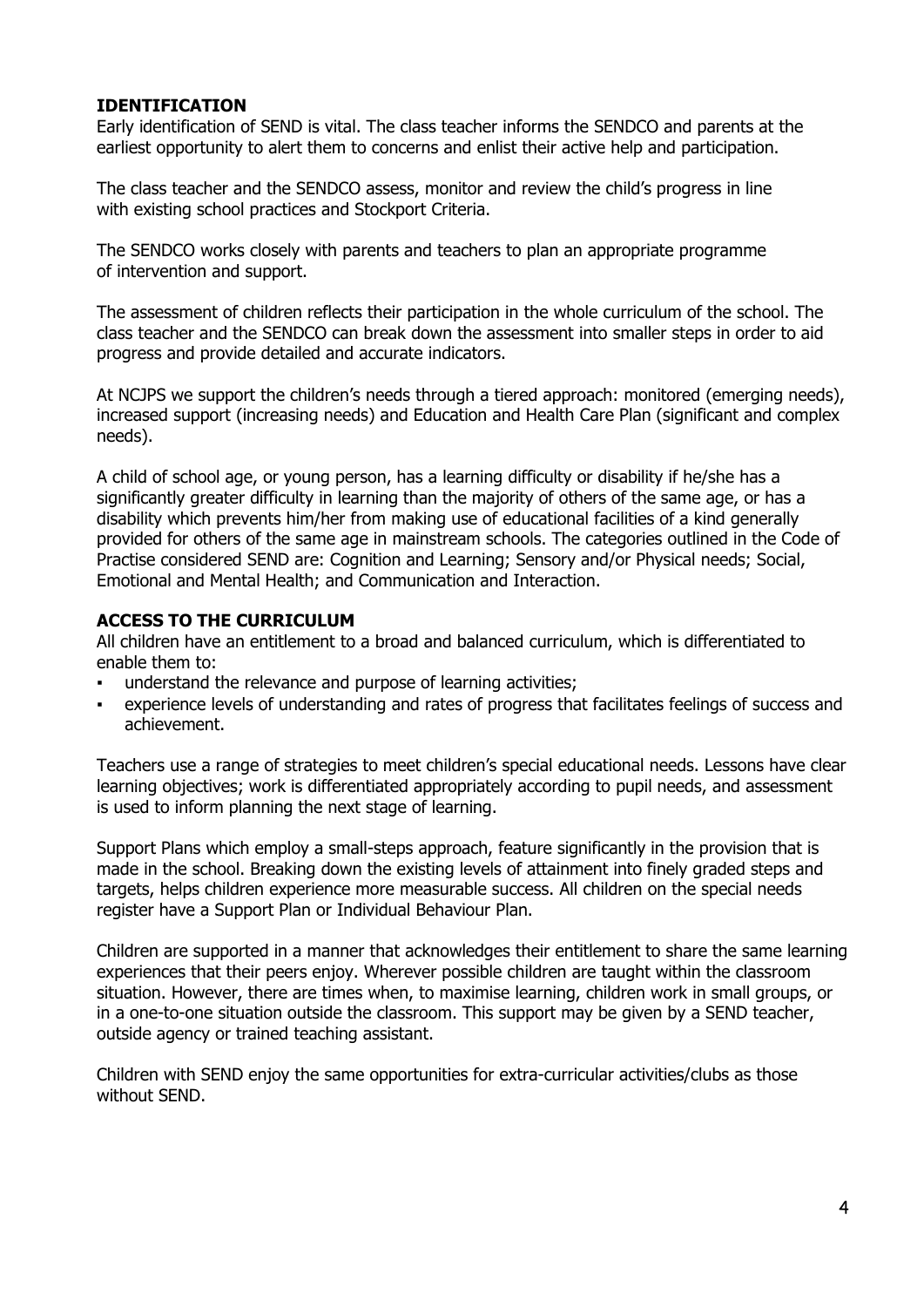#### **MONITORING AND EVALUATION**

The Headteacher and Senior Leadership Team (including the SENCO) monitors the progress of children within the SEND system in school. The SENCO provides the Headteacher and governors with summaries of the impact of the policy on the practice of the school.

The SENDCO is involved in supporting teachers in planning provision and with writing Support Plans for children. The SENCO and the Headteacher regularly review the work of the school in this area. The named governors with responsibility for special needs are also kept informed.

The Governing Body reviews this policy annually and considers any amendments in light of the annual review findings.

# **COMPLAINTS PROCEDURE**

Any complaints regarding the SEND Policy or the provision made for children with special educational needs should be addressed in the first instance to the class teacher. If parents need further advice, the SENDCO and/or Headteacher will meet by appointment. If, however, parents are still concerned, they may contact the Governors responsible for SEND. Further advice can be gained from the Stockport Parent Partnership Service. The school can provide contact information for this service.

# **PARTNERSHIP WITHIN AND BEYOND THE SCHOOL**

#### **PARTNERSHIP WITH PARENTS**

North Cheshire Jewish Primary aims to promote a culture of co-operation with parents, schools, LAs and external agencies through:

- Ensuring all parents are made aware of the school's arrangements for SEND including the opportunities for meetings between parents and the SENCO.
- Involving parents as soon as a concern has been raised. This may be done at a parent consultation or by personal appointment with the class teacher.
- Providing access to the SENCO to discuss the child's needs and approaches to address them, using a Support Plan where appropriate.
- Supporting parents' understanding of external agency advice and support.
- Undertaking Annual Reviews for children with Education and Heathcare Plans.

A named governor takes a special interest in special needs and is always willing to talk to parents.

At all stages of the special needs process, the school keeps parents fully informed and involved. We take account of the wishes, feelings and knowledge of parents at all stages. We encourage parents to make an active contribution to their child's education.

Regular meetings with parents and relevant staff are held to share and review the progress of children with SEND. Parents are informed of any outside intervention, and share the process of decision-making and target-setting. Parents are provided with clear information relating to the education of children with SEND.

#### **STAFF DEVELOPMENT**

- SENDCOs, teachers and teaching assistants will attend SEND courses which have a particular bearing on children they are supporting.
- All school staff are given regular professional development opportunities during to develop confidence and skills in working with children with SEND. Governors will be informed of school-based training and are invited to attend. Staff will be involved in developing practices, which promote Whole School approaches to SEND.